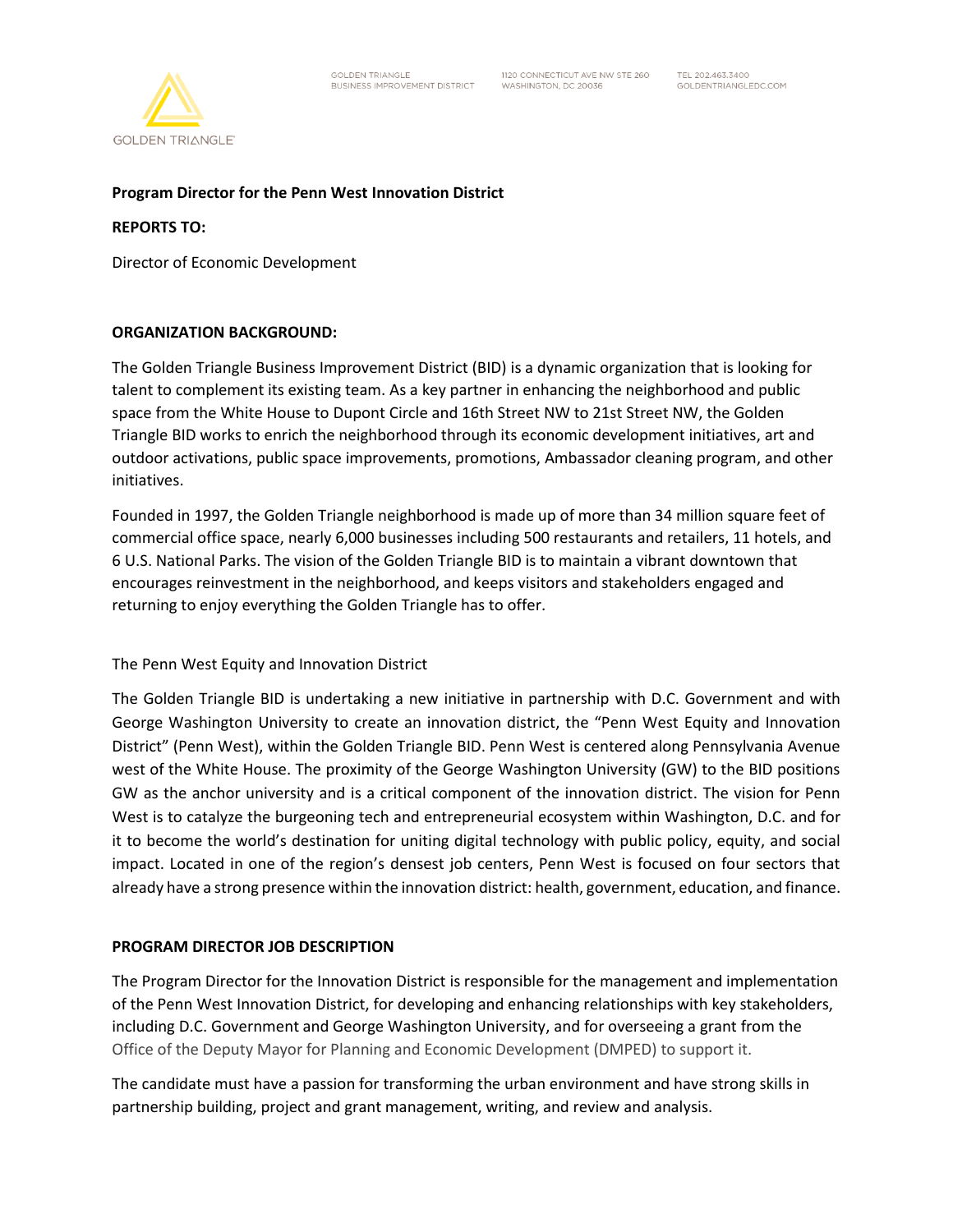## **PRIMARY DUTIES AND RESPONSIBILITIES:**

- Manage the development and implementation of the Penn West Innovation District including grant requirements, managing projects, budgets, schedules, and the work of consultants, vendors, and interns.
- Establish and foster partnerships in tech communities, research and development, academia, D.C. and federal government agencies, commercial real estate brokers and analysts, economic development partners, additional growth sectors, and other organizations as appropriate to support economic development goals for Penn West.
- Recommend, develop, and implement programs that help Penn West identify and pursue opportunities to attract businesses to locate in Penn West including engaging with organizations, outlining the advantages of locating in Penn West, connecting with landlords and property owners, coordinating with DMPED, providing information, and tracking these activities within a CRM system.
- Identify and oversee agreements with organizations to locate in the innovation district to set up innovation and entrepreneurship hubs with a priority on accelerators, incubators, and co-working spaces, as well as organizations who host pitch competitions, provide tech workforce development services, and/or host events focused on the tech ecosystem.
- Engage the tech community to gather in person by creating BID hosted events and sponsoring other events that support the technology and innovation ecosystem including pitch competitions, raising capital, developing technical talent, founder meetups, and research presentations/demos within the innovation district through BID coordinated events/programming, etc.
- Serve as a liaison to companies seeking to locate in Penn West by providing access to resources including information on space, technical assistance, capital, and talent.
- Research and analyze key demographic and real estate data and trends and provide information for Penn West marketing materials, outreach, and communications.
- Oversee and manage the development of a customer relationship management (CRM) tool to track projects and activities for Penn West.
- Manage the Penn West Advisory Board including scheduling and hosting Board meetings, drafting agendas, ensuring representation from the Board by academia, the private sector, local government, community organizations, the District, etc., and identify and oversee the content for meetings, critical tasks for the Advisory Board, and any subcommittees that are created.
- Lead community engagement efforts and represent the BID and the Penn West Innovation District at public meetings.
- Create and oversee reports and deliverables required by the grant.
- Work with key BID staff overseeing the grant including deliverables and reporting, procurement of subcontractors and services, financial compliance with grant terms, and marketing and promoting Penn West.